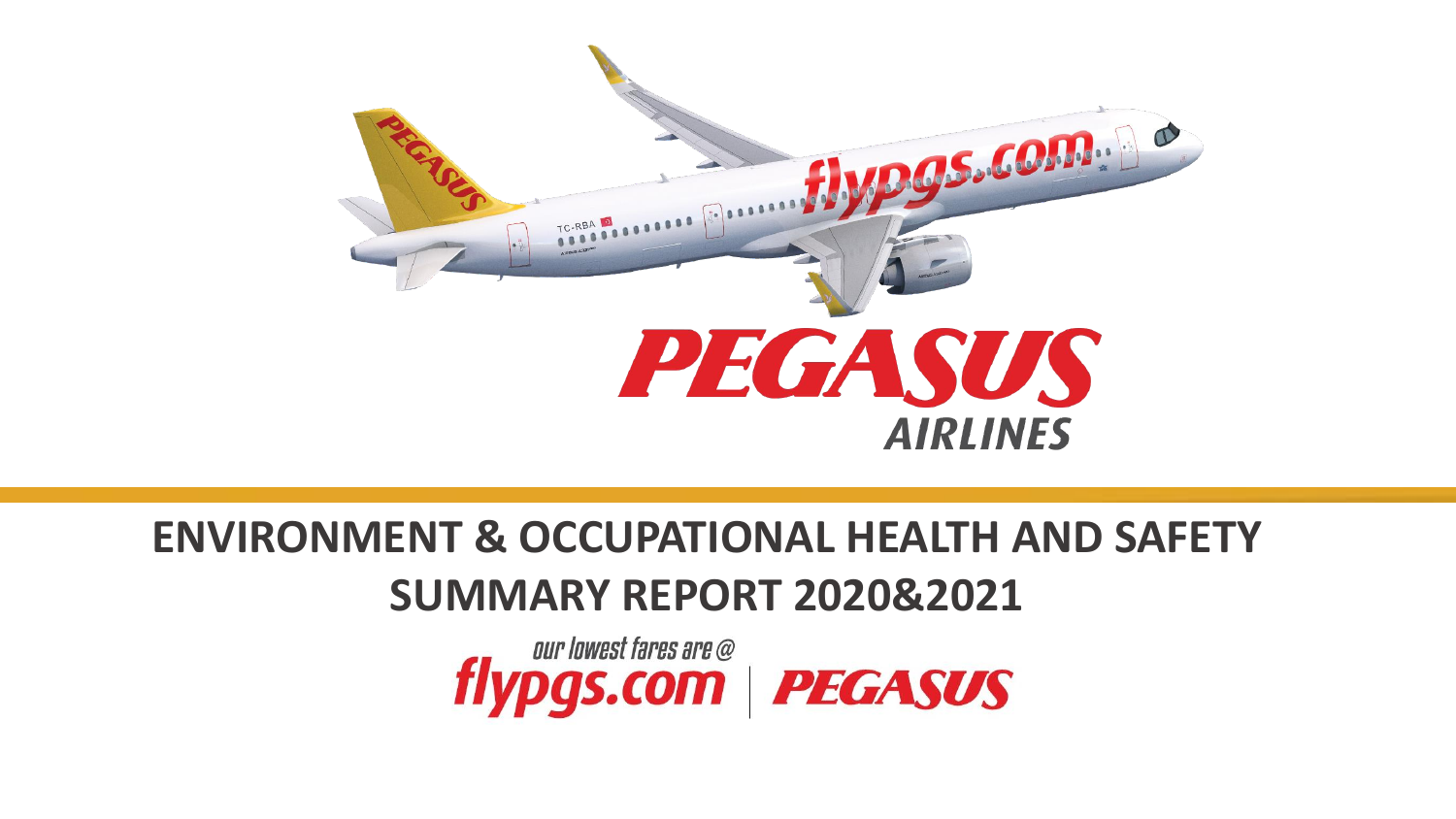#### **ENVIRONMENT & OCCUPATIONAL HEALTH and SAFETY ORGANISATION**





₩

**PEGASUS** 

 $\cos \theta$ 

*E-OHS Department is a dedicated team of 15 members.*

*No penalties or violations occurred under E-OHS issues.*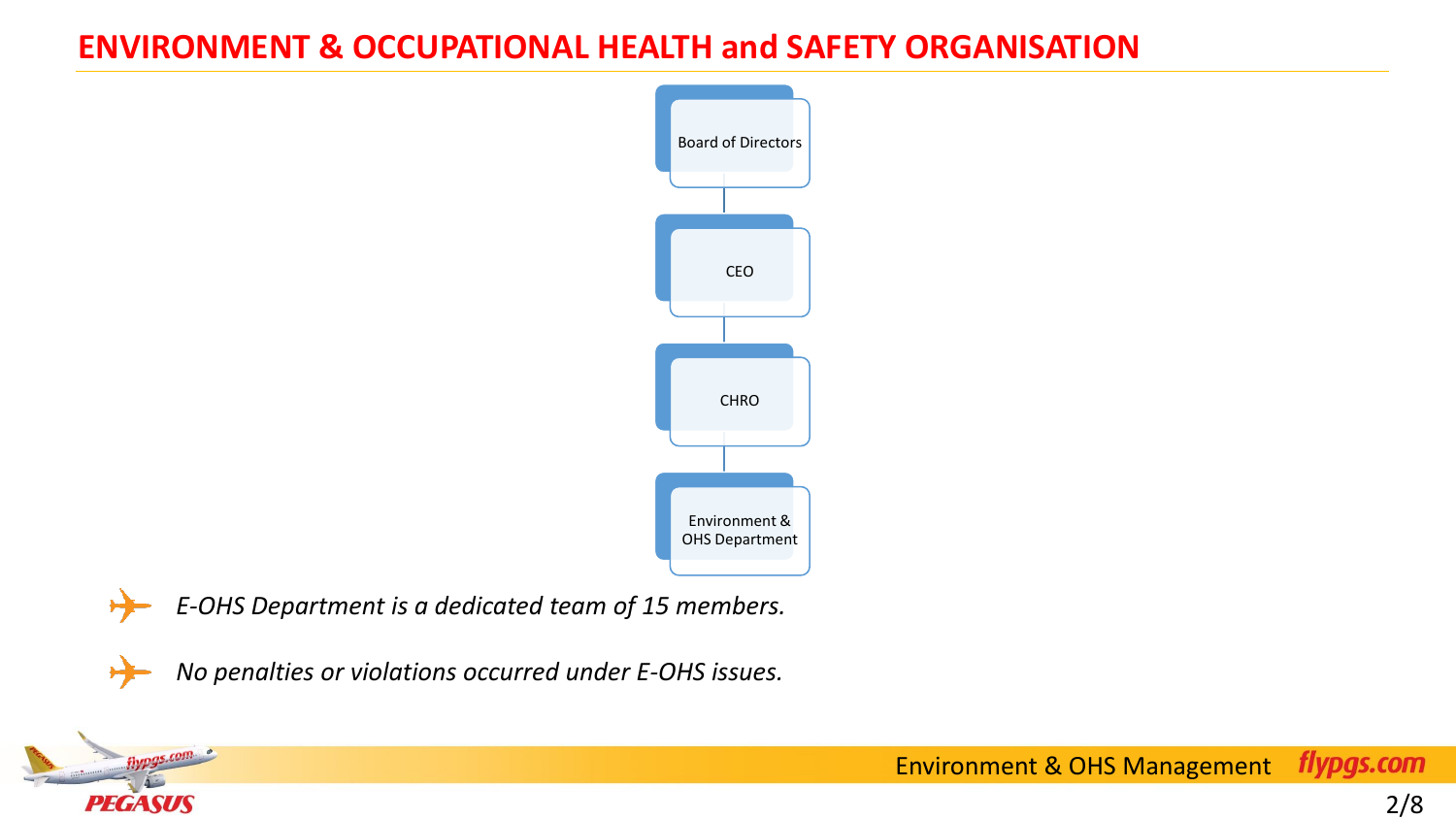

*Pegasus's main airport bases and company headquarters are certified with ISO 9001, ISO 14001 and ISO 45001.*



H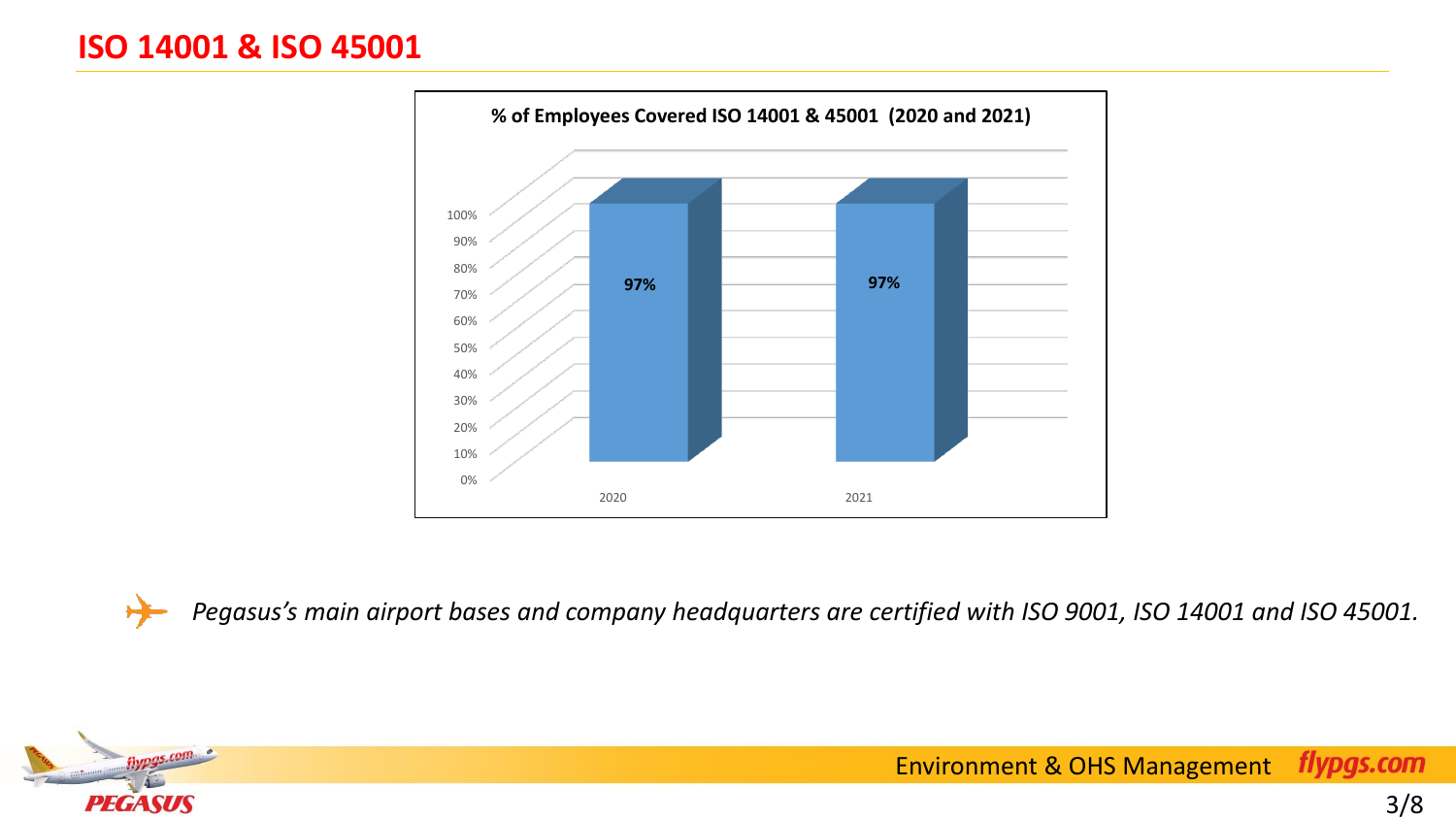### **OHS TRAINING**



*Initial and Recurrent OHS Training Duration: 12 Hours On-Site Training Duration: avg. 1 Hour* 

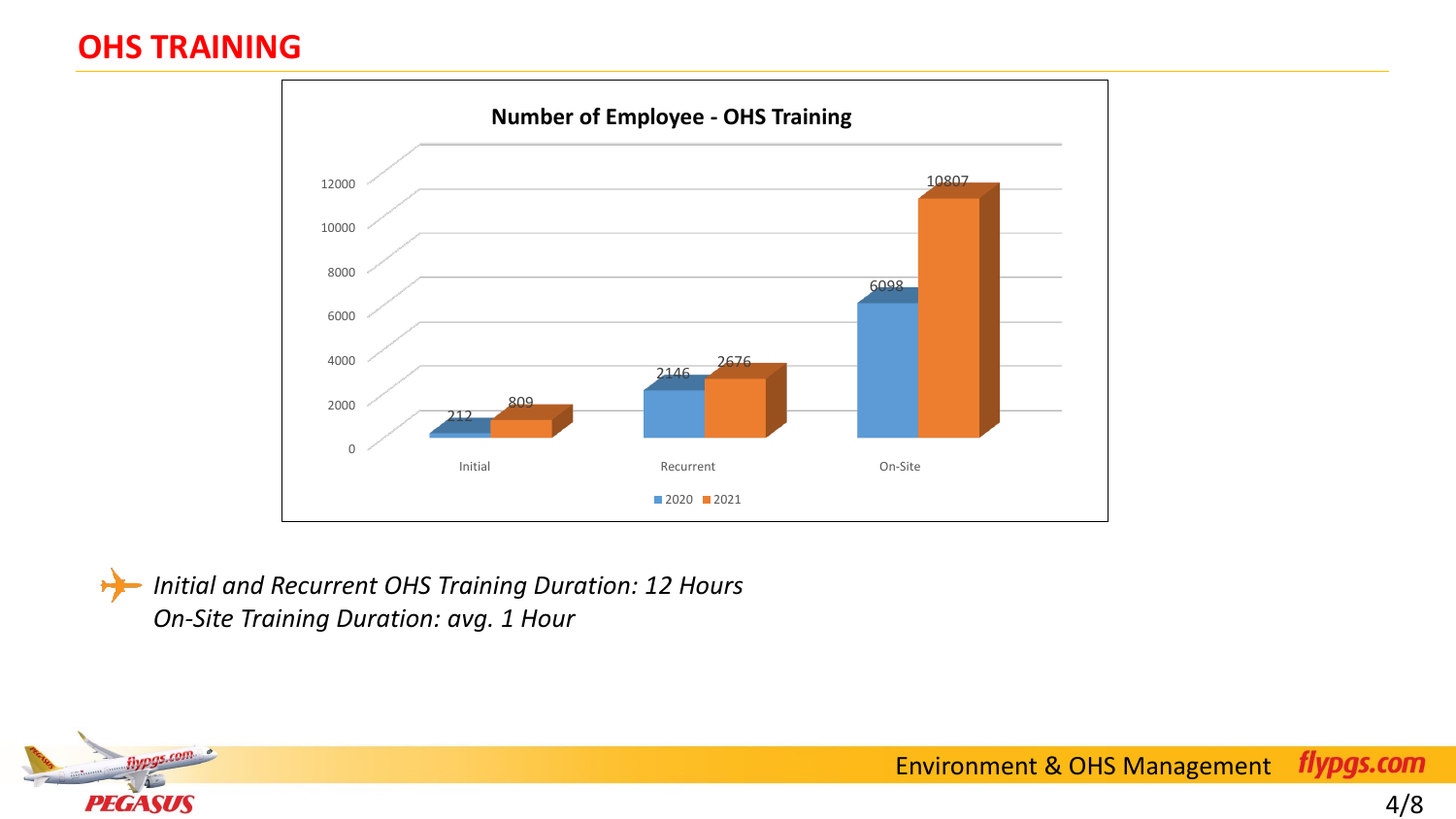#### **WASTE MANAGEMENT**

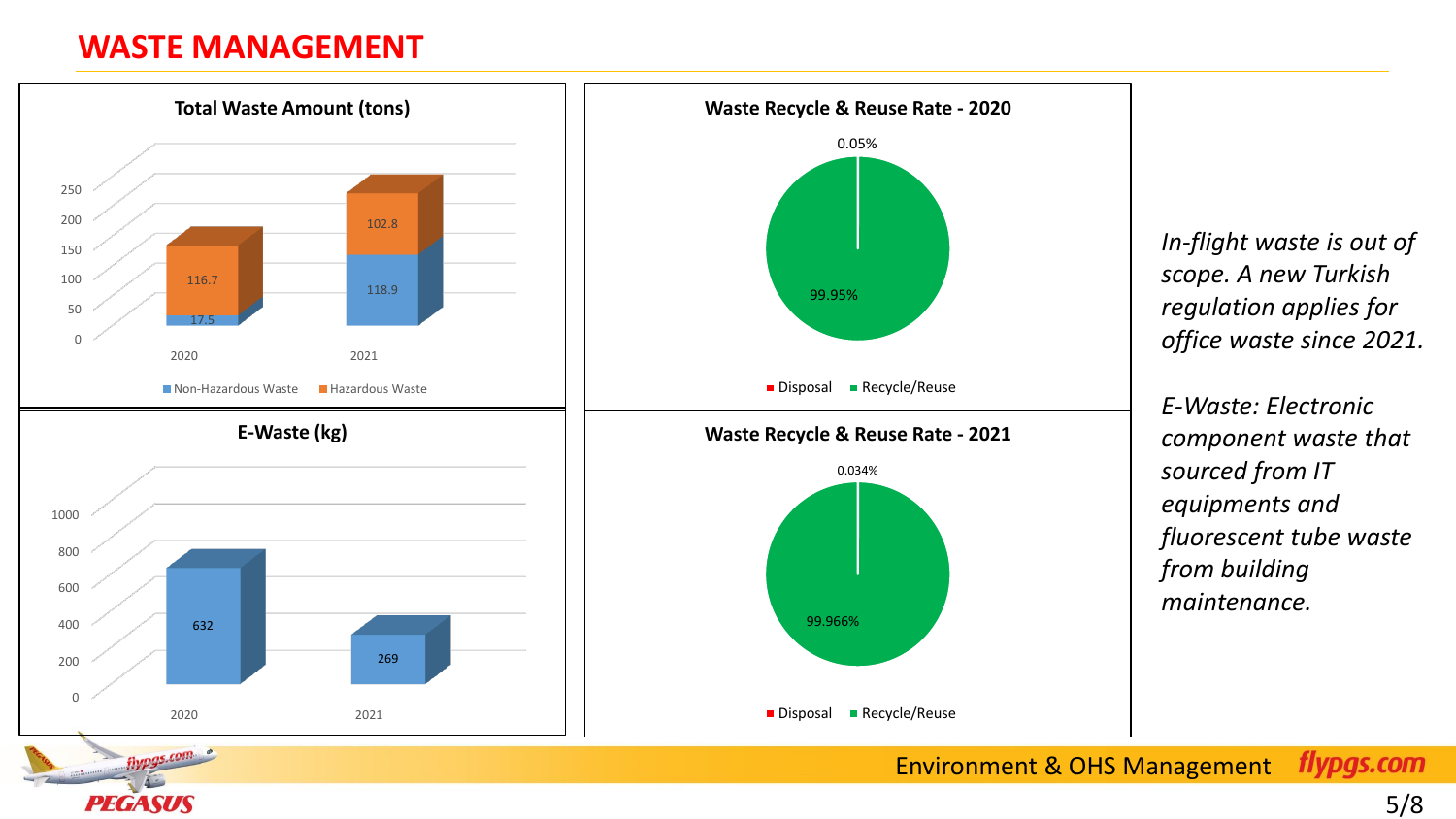**PEGASUS** 



*Above data covers all main airport bases and company headquarters .*

*Water source is «municipality» for all locations.*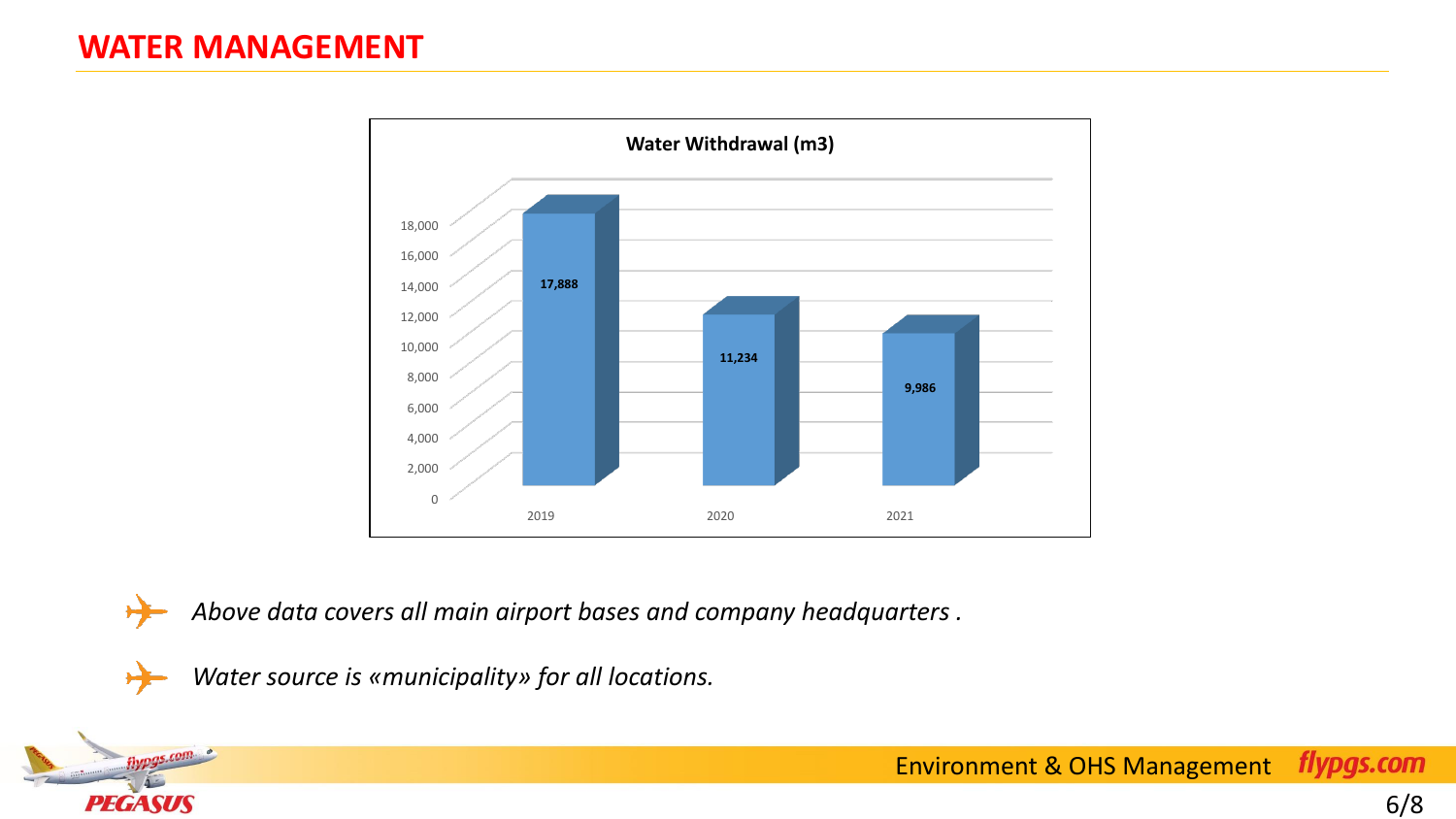

#### **Number of Suplier Audit & Survey**



*Supplier: Contracting party providing continuous services to Pegasus regarding its activities. Audits were focused on E&OHS issues Survey was implemented to companies those have higher environmental impact.*

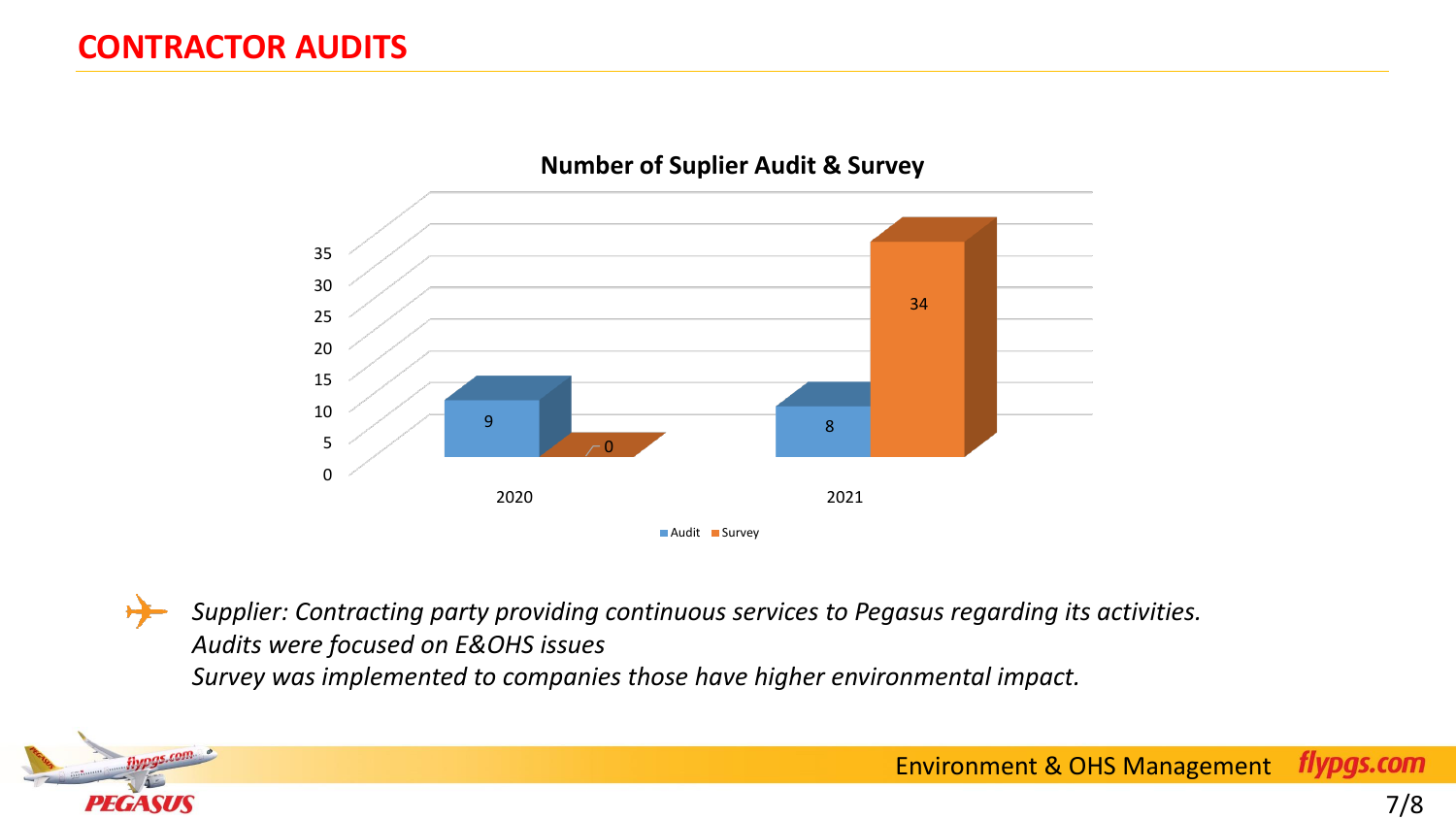#### **Employee Transportation Impact**



*Since 2020, we are actively using hybrid working system for headquarter and administrative employees, operationally eligible for such working arrangement. This new working arrangement resulted in net reductions in emissions sourced from employee transportation for the relevant workforce.*